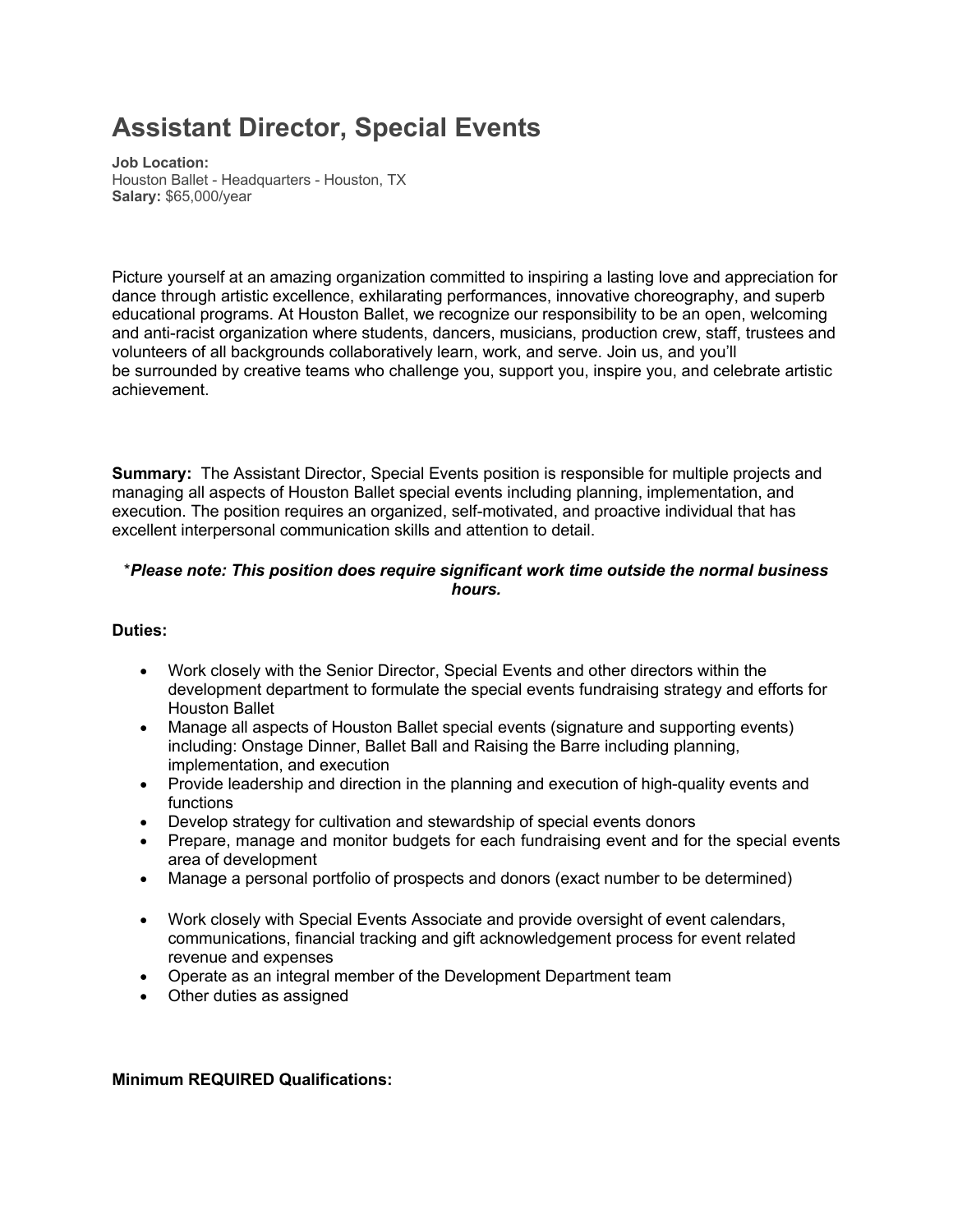- Bachelor's Degree required
- Minimum three to five years development/fundraising and event planning experience
- Ability to proactively manage multiple tasks, prioritize work and be able to meet tight deadlines
- Ability to create fundraising strategies and manage budget and sales tracking
- Demonstrated ability to work in a fast-paced environment
- Detail oriented
- A respect for confidentiality
- Ability to collaborate, take initiative and make effective decisions
- Strong verbal, written, interpersonal communication, and problem-solving skills
- Solid writing, editing and presentation ability
- Experience with Windows based applications including knowledge of database, Internet, spreadsheet, and Microsoft Office

#### **Preferred ADDITIONAL Qualifications:**

- Knowledge of Adobe Creative Suite a plus
- Tessitura experience a significant plus

# **\****Only applicants that meet the required qualifications and that submit a cover letter and resume will be considered for this position.*

#### **Inclusion, Diversity, Equity, and Access Statement:**

Houston Ballet Foundation is an Equal Opportunity Employer. Candidates for employment are considered without regard to race, color, sex, creed, national origin, sexual orientation, age, non-jobrelated disability, or marital status.

Houston Ballet embraces inclusion, diversity, equity, and access. We recognize our responsibility to be an open, welcoming and anti-racist organization where students, artists, staff, trustees and volunteers of all backgrounds collaboratively learn, work and serve. Inclusion, diversity, equity and access are instrumental in the fulfillment of our mission and values. We address the challenges of our future in a culture that honors what is unique in all of us. Join us, together we are Houston Ballet.

#### **Core Values:**

Houston Ballet's shared values are essential to our success as a world-class ballet company and academy. These values guide our decisions and behaviors and shape our culture.

• EXCELLENCE: We are passionate about results. Our programs are recognized and awarded for excellence. We are committed to delivering quality programs at the highest standard. Work in all departments matches the caliber of the programming on stage.